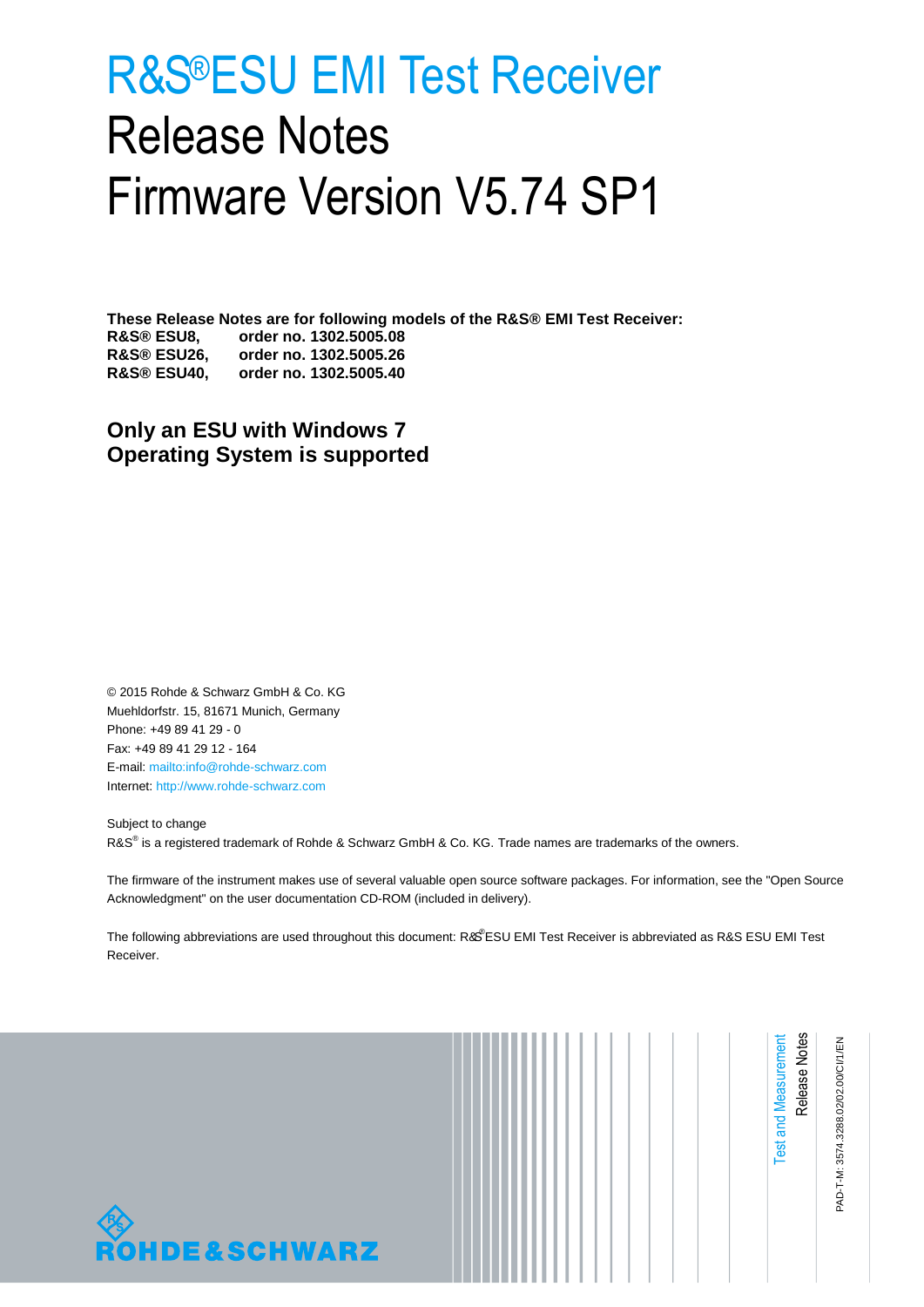## **Contents**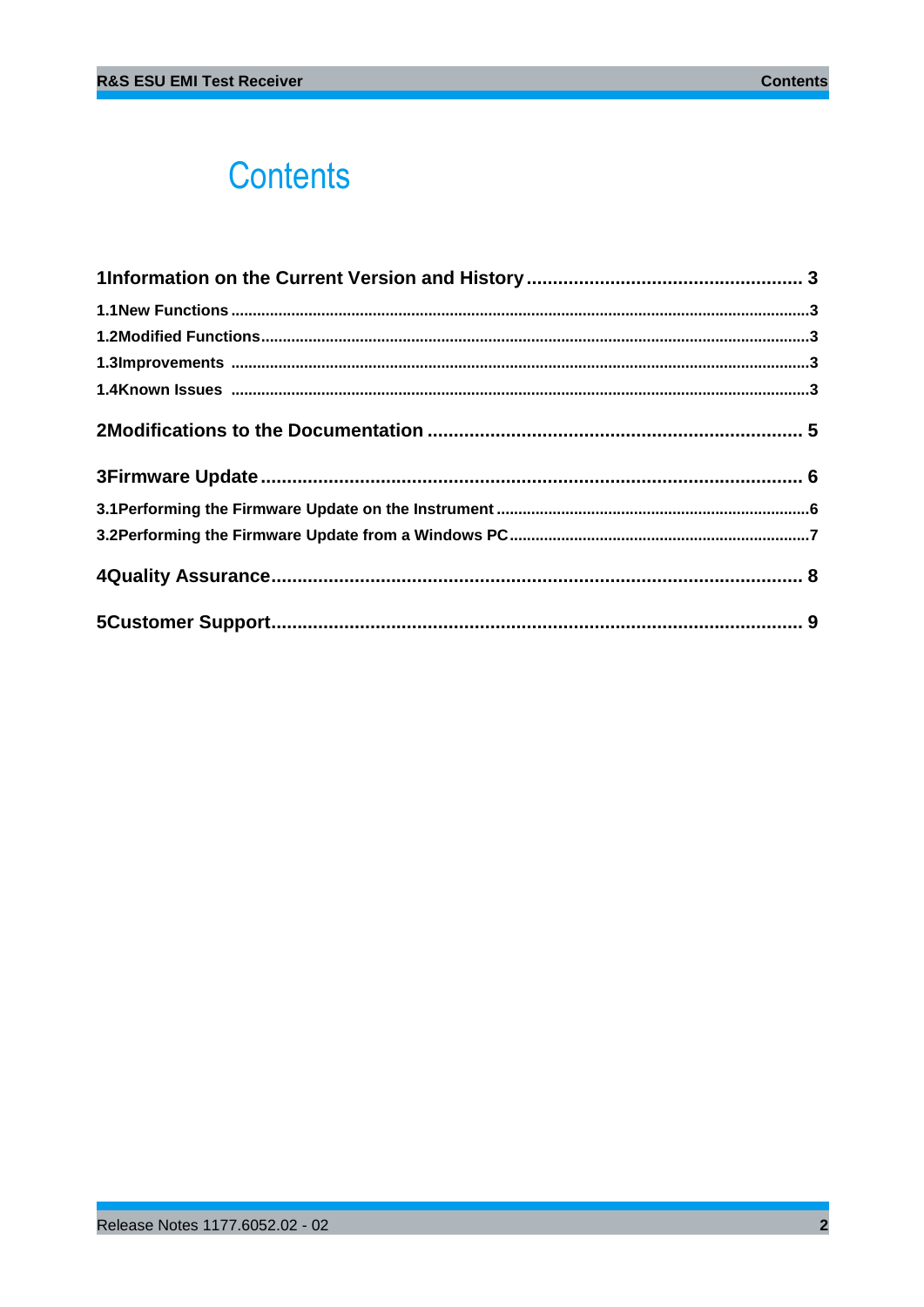## <span id="page-2-0"></span>1 Information on the Current Version and **History**

## <span id="page-2-1"></span>**1.1 New Functions**

The following table lists the new functions and indicates the version in which the new function was introduced:

### **New functions of Firmware V5.74**

<span id="page-2-2"></span>**Version Function**

## **1.2 Modified Functions**

The following table lists the modified functions and indicates the version in which the modification was carried out:

### **Modifications of Firmware V5.74:**

<span id="page-2-3"></span>**Version Function**

### **1.3 Improvements**

The following tables list the improvements and indicate since which version the issue could be observed:

#### **Improvements of Firmware V5.74 SP1:**

| <b>since</b> | <b>Function</b>                                                                                   |
|--------------|---------------------------------------------------------------------------------------------------|
| V5.74        | After using the file manager of ESU, all front panel keys were disabled. This issue is<br>solved. |

#### **Improvements of Firmware V5.74:**

<span id="page-2-4"></span>

| since | Function |
|-------|----------|
|       |          |

## **1.4 Known Issues**

The following tables list the known issues and indicate since which version the issue could be observed: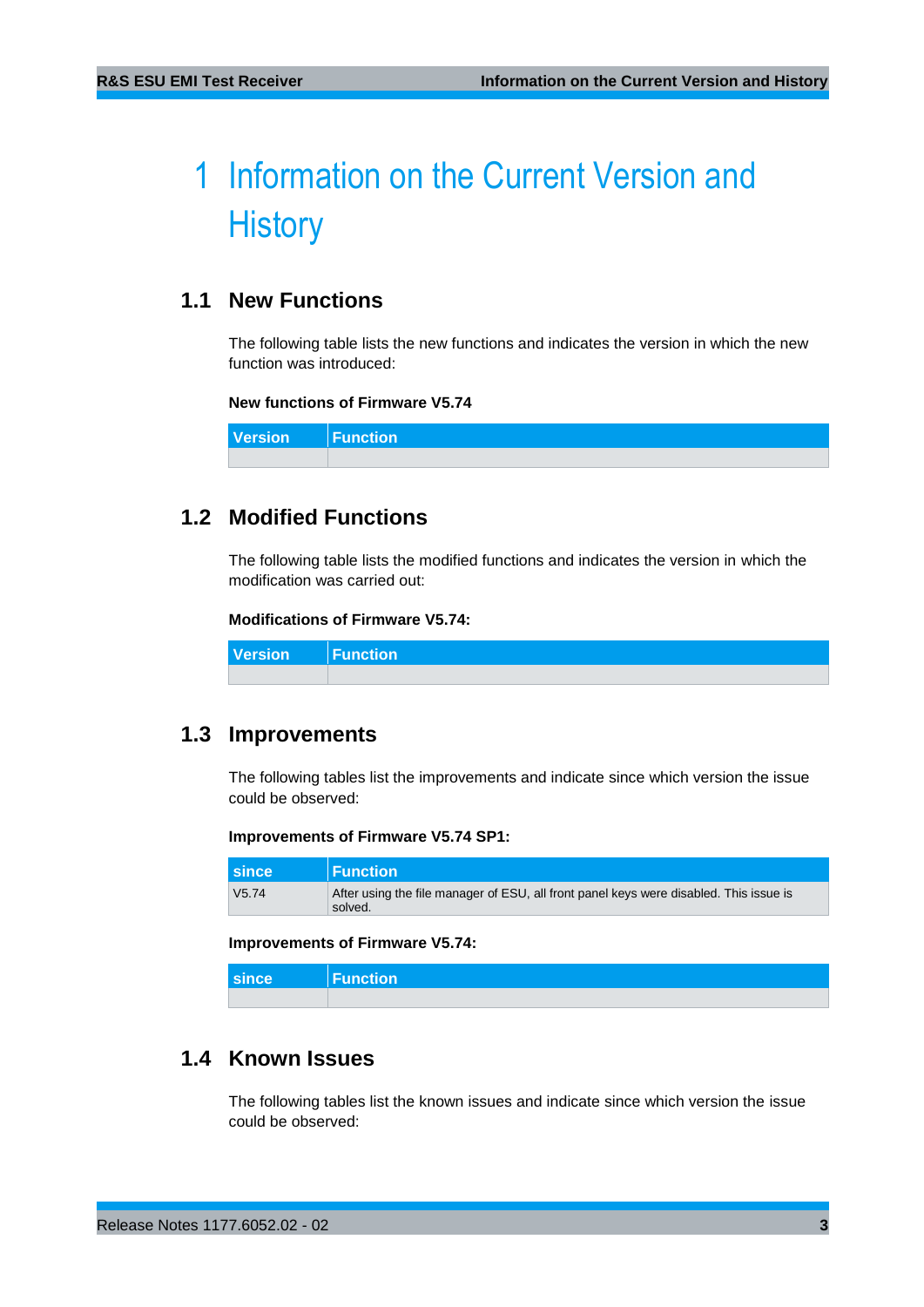| <b>Since</b>  | <b>Function</b>                                                                                                                                                                                            |  |  |
|---------------|------------------------------------------------------------------------------------------------------------------------------------------------------------------------------------------------------------|--|--|
| V3.83 / V3.93 | Savesets of V3.83 & V3.93 can only be recalled If the Report-Item is deselected in the<br>save/recall item list.                                                                                           |  |  |
|               | Underload detection in Status Reporting not available.<br>The detection of an underload in receiver mode is not available. Bit 1 and bit 9 in the<br>STATus: OUEStionable: POWer register will not be set. |  |  |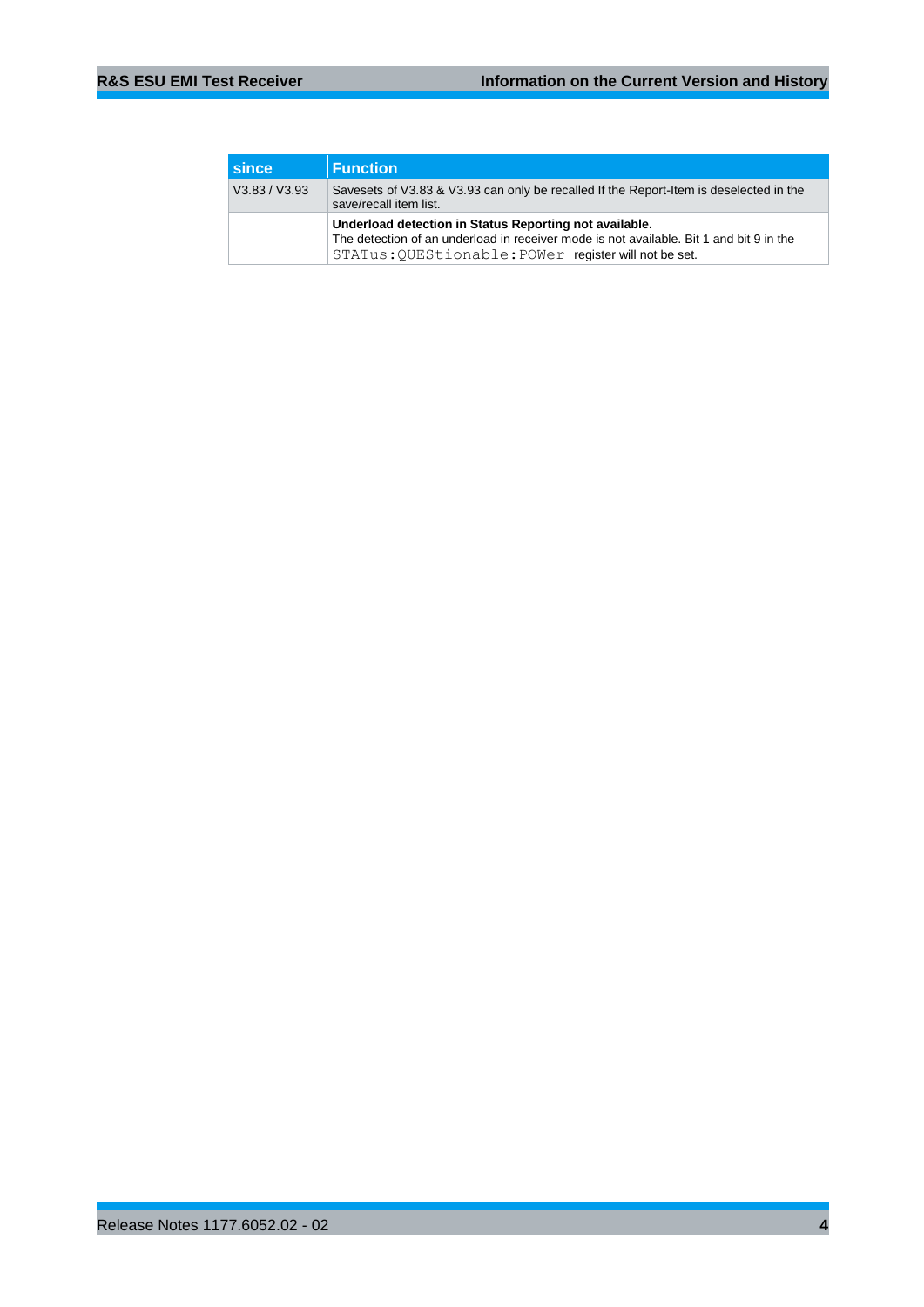## <span id="page-4-0"></span>2 Modifications to the Documentation

The current documentation is up-to-date.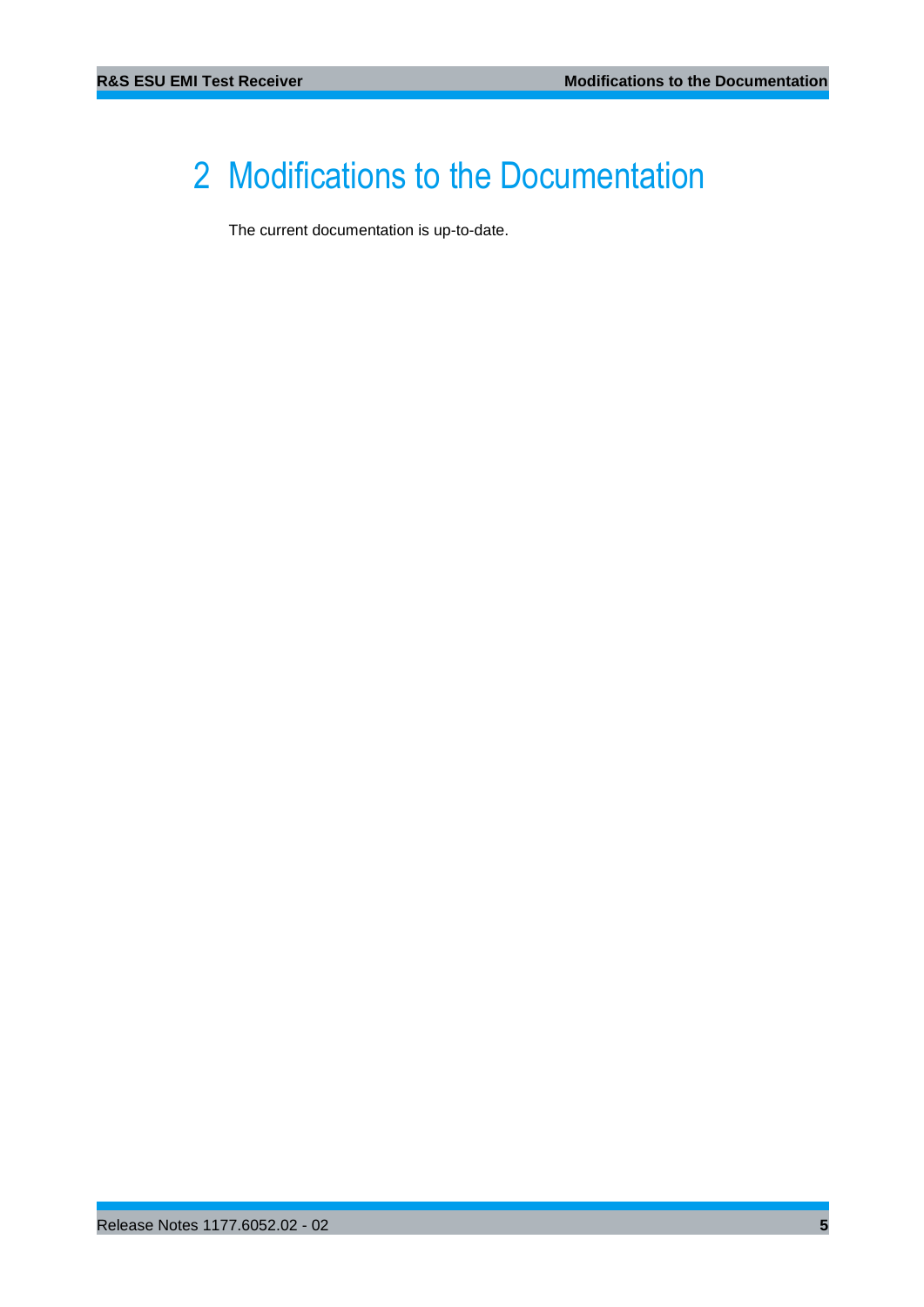## <span id="page-5-0"></span>3 Firmware Update

The firmware update file for the R&S ESU is one file including the main firmware version number e.g. ESUSetup\_V5.74.exe. It will be referred as ESUSetup.exe later in the text. The file can be found on Rohde & Schwarz web page.

## <span id="page-5-1"></span>**3.1 Performing the Firmware Update on the Instrument**

There are three ways to make the setup ESUSetup.exe visible to the device:

### **Using a memory stick:**

Copy the file to a directory of the memory stick and insert the memory stick into one of the USB sockets of the R&S ESU.

### **Using the remote desktop and copying the installation files to a directory of the instrument:**

1. Connect the R&S ESU to your LAN.

Start the remote desktop on your PC (C:\winnt\system32\mstsc.exe).

Enter the TCP/IP address of the instrument, you want to update. Ensure that the "local resources" > "drives" option is selected and press the "Connect" button. (To get the TCP/IP address of the R&S ESU press the hard key "Setup" " and then the soft keys "General Setup", "Network Address", "IP Address". The IP address consists of 4 numbers between 0 and 255)

Login to the instrument (user name: "instrument" and default password "894129").

Copy the ESUSetup.exe from your PC to a new folder e.g. C:\FWUpdate.

You can now access this directory with the ESUSetup.exe from the R&S ESU firmware.

### **Using a network drive:**

1. Connect your R&S ESU to your LAN, and establish a connection to one of your servers. (Please ask the local IT administrator for support)

Copy the ESUSetup.exe from your PC to a directory on this server

You can now access the directory with the ESUSetup.exe from the R&S ESU firmware.

### **Performing the update on the instrument:**

The firmware update process is performed by the following steps:

- 1. Switch the instrument on and wait until the Receiver has resumed operation.
- 2. Use the SETUP | NEXT | FIRMWARE UPDATE | UPDATE PATH softkey to specify any path for the location of the disk directory (e.g. F:\MyTemp).
- 3. Press SETUP  $\rightarrow$  NEXT  $\rightarrow$  FIRMWARE UPDATE
- 4. Confirm the query "Do you really want to update the firmware?" with OK.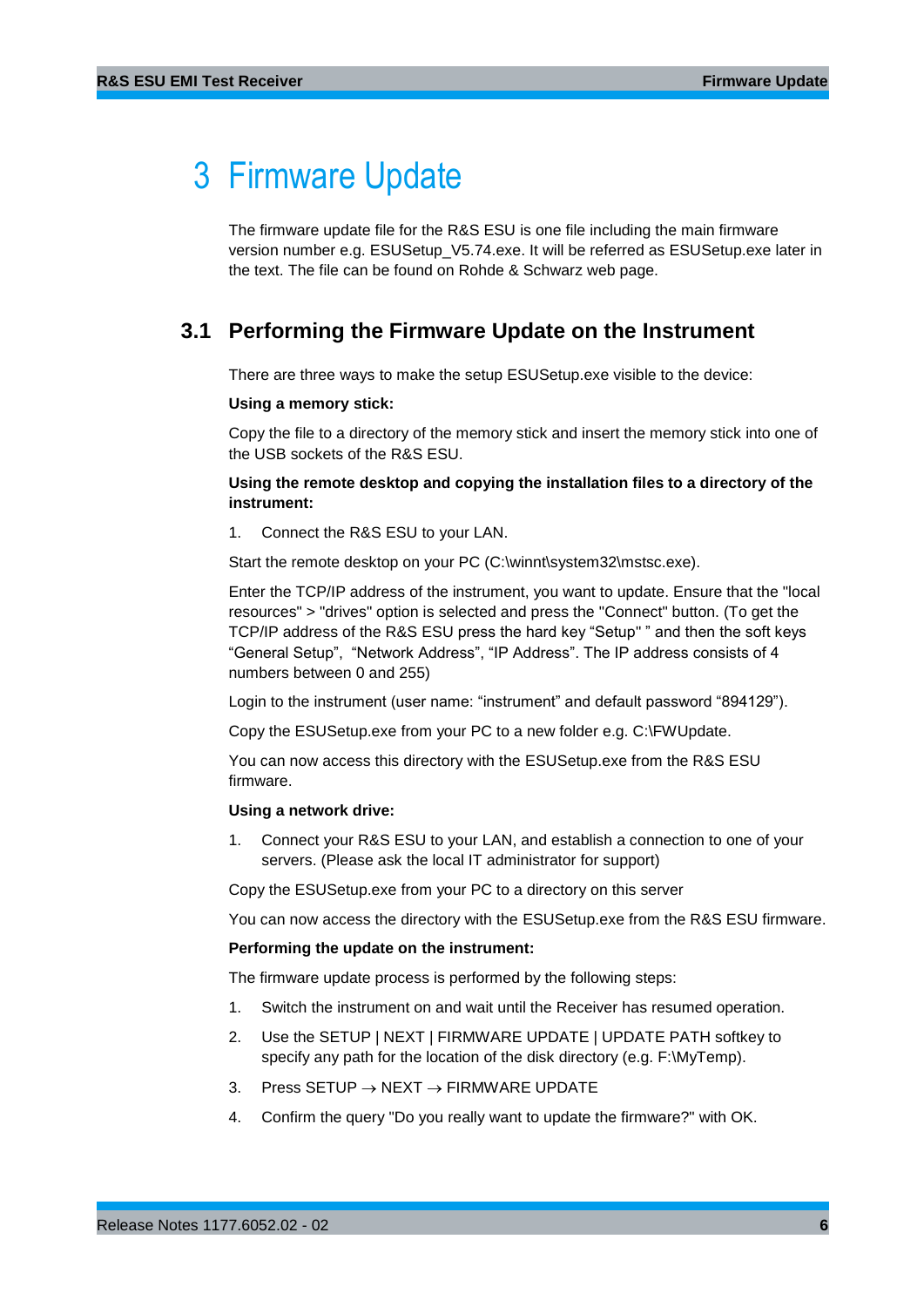- 5. Press the "Next" button to come to the selection of the firmware packages. By default all application should be installed. Ensure that the applications needed are selected.
- 6. Press the "Install" button. The firmware will be stopped and the installation starts. After a few minutes the system restarts automatically. After the restart the firmware installation is complete. After the firmware update the "UNCAL" flag appears.
- <span id="page-6-0"></span>7. A self alignment is necessary. Press the "CAL" hard key and then the "CAL TOTAL" soft key to start the alignment procedure.

### **3.2 Performing the Firmware Update from a Windows PC**

Just a LAN connection from the instrument and a Windows PC is necessary.

- 1. Run ESUSetup.exe on your PC.
- 2. Select Remote Installation and click the button Next.
- 3. Select the Packages which shall be installed and click the button Next. HINT FOR FIRE WALL USERS: The ESUSetup.exe is communicating with the instruments via LAN. Therefore it is necessary that the ESUSetup.exe may pass the fire wall. After adding it to the fire wall rules, restart the scan by clicking on Rescan.
- 4. After scanning your LAN subnet all found instruments are listed. Select the instruments you want to update. It is possible to select up to 5 instruments for updating in parallel.

| Local Installation<br>● Remote Installation<br>GmbH & Co. KG<br>rarz |      |      |  |
|----------------------------------------------------------------------|------|------|--|
| Next >                                                               | Exit | Help |  |
| <b>Ca</b> R&S Software Distributor                                   |      |      |  |
| <b>Device List</b><br>Please select your target devices              |      |      |  |

Serial No.

000000

Ve

## **NOTICE**

Please be careful and check twice if you have selected the correct instruments. Depending on your company's network structure also instruments of other departments will show up!

Device

 $\n **z**$ 

- 5. Additional help will be displayed after clicking the button "Help" and further options are available by clicking the button "Options".
- 6. Start the installation by selecting "Install"
- 7. Confirm that you want to reboot the instrument in order to activate the firmware update (the instrument then restarts automatically)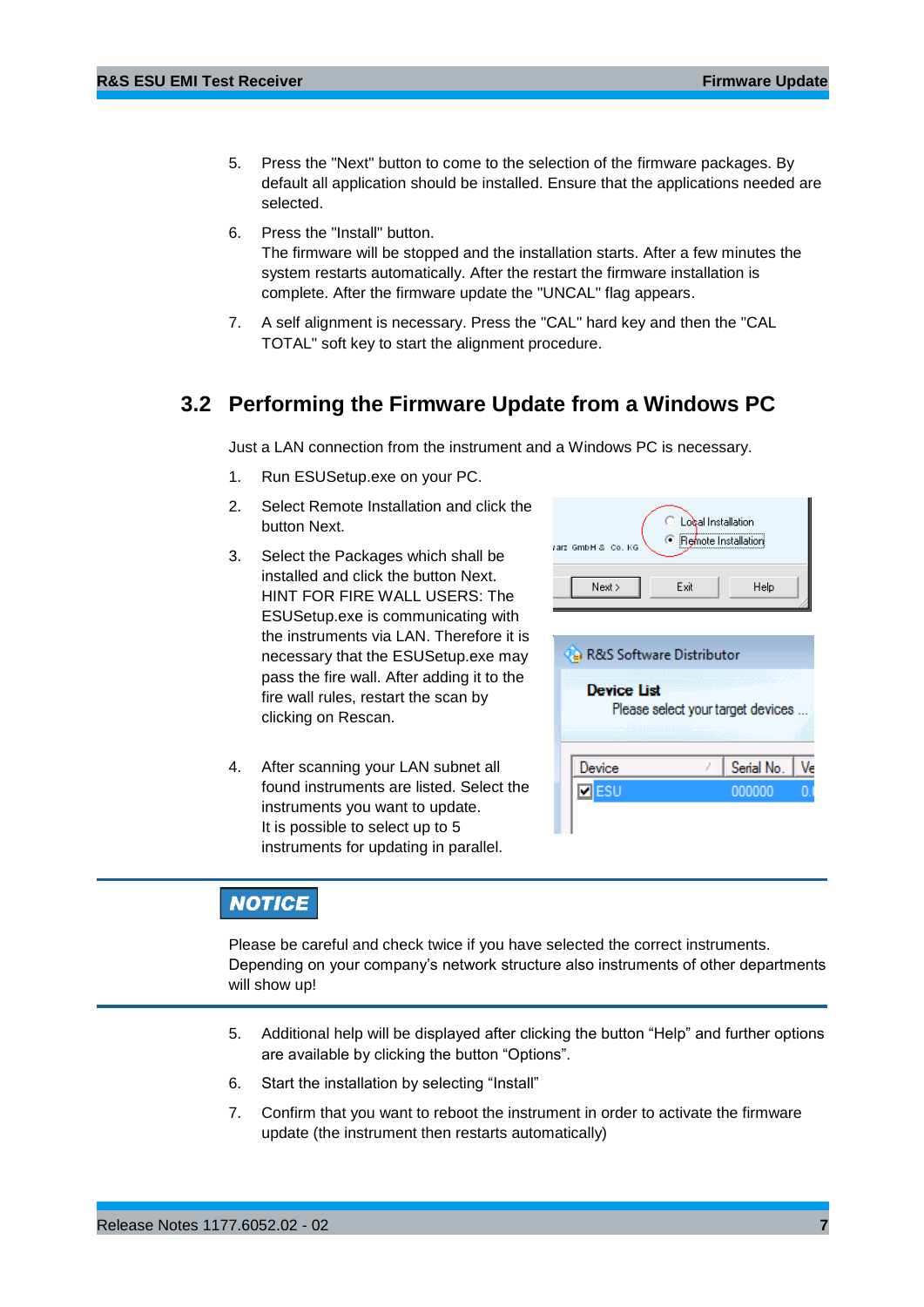## <span id="page-7-0"></span>4 Quality Assurance

*This firmware release was tested and approved according to the processes, which are part of the ISO 9001 certified quality system of Rohde & Schwarz. The test procedures include a verification of specified instrument performance, as described in the performance test in the service manual.*